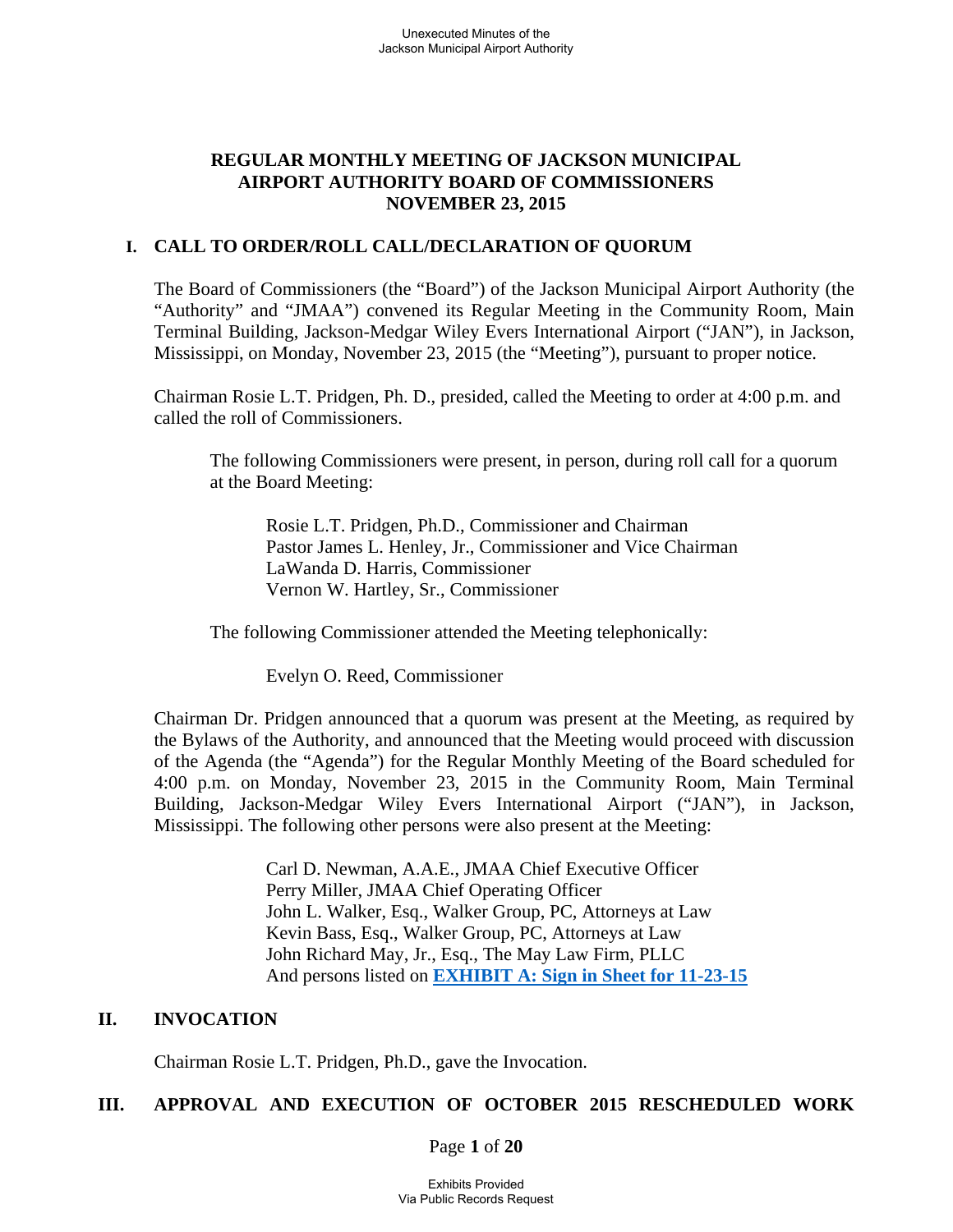## **SESSION AND RESCHEDULED REGULAR BOARD MEETING MINUTES**

- A. Rescheduled Regular Work Session of the Board of Commissioners, October 26, 2015
- B. Rescheduled Regular Meeting of the Board of Commissioners, October 27, 2015

# **RESOLUTION CY-2015-171**

# **APPROVAL AND EXECUTION OF OCTOBER 2015 MINUTES**

After discussion and review and upon the motion made by Vice-Chair Pastor Henley, seconded by Commissioner Hartley, the Minutes of the Rescheduled Regular Work Session, October 26, 2015 and the Rescheduled Regular Meeting, October 27, 2015 were approved by the affirmative votes of all Commissioners present and Commissioner Reed telephonically, and the following resolution was made and entered.

**RESOLVED**, that the Board hereby approves the Minutes of the Rescheduled Regular Work Session, October 26, 2015, and the Rescheduled Regular Meeting of the Board of Commissioners, October 27, 2015, as presented and directs that said Minutes be filed in the appropriate Minute Book and Records of the Authority.

Yeas: Harris, Hartley, Henley, Pridgen, Reed Nays: None Abstentions: None

November 23, 2015

# **IV. PUBLIC COMMENTS**

None

# **V. REPORTS**

# **A. Chairman Dr. Pridgen**

Chairman Dr. Pridgen thanked the Commissioners for their responses to her request for completion of the Board Priorities forms during the November 19, 2015 Work Session. The composite Board Priorities form, which is a compilation of the responses from each Commissioner as to his/her priorities, is attached as an exhibit to the November 23, 2015 Board Meeting Minutes. She then asked that the Board Members to review the document, identify priorities and prepare for a discussion of it during the December, 2015 Meetings. Chairman Dr. Pridgen urged the Commissioners to work diligently and deliberately through the process to quantify and clarify what they want to achieve as JMAA's Board and in the process define, redefine and refine excellence.

# **B. Chief Executive Officer**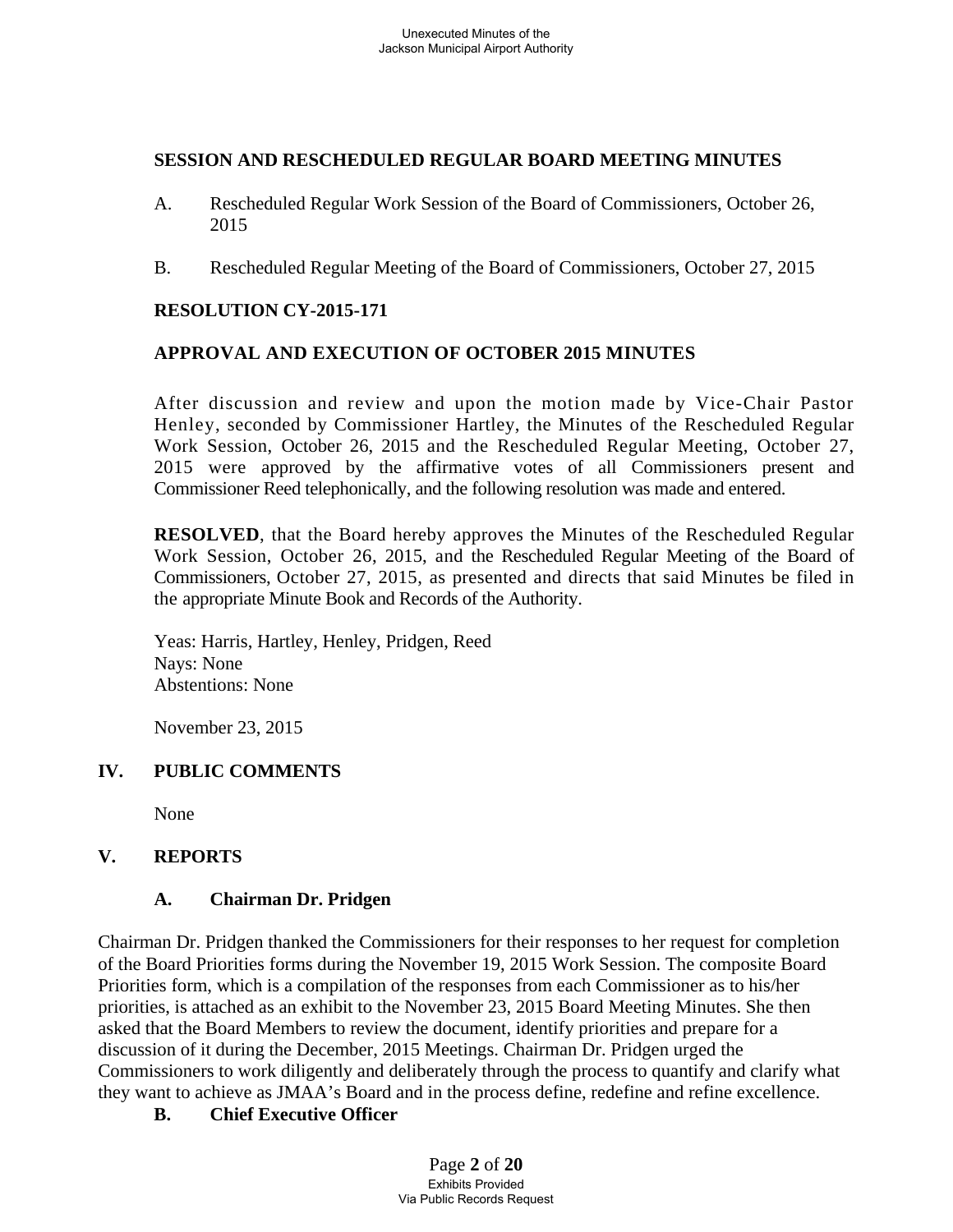Mr. Carl D. Newman, CEO, addressed comments to the Board as he went through Agenda items and made references to supporting documentation in the Packet for November 23, 2015 ("Meeting Packet"). The Meeting Packet is attached, as an Exhibit, to the November 23, 2015 Regular Monthly Meeting Minutes.

# *1. AMAC Regional Forum-Sponsor Awards Presentation*

Mr. Newman recognized and thanked The Walker Group, PC, Attorneys at Law, for its contribution as a Gold Sponsor for the AMAC Regional Forum and presented the Gold Sponsorship award to Attorney John L. Walker. The Board of Commissioners and Mr. Newman then took a photograph with Attorneys John L. Walker and Kevin B. Bass of The Walker Group, PC.

Mr. Newman then recognized and thanked The May Law Firm, PLLC, for its contribution as a Bronze Sponsor for the AMAC Regional Forum and presented the Bronze Sponsorship award to Attorney John May. The Board of Commissioners and Mr. Newman then took a photograph with Attorney John May of The May Law Firm, PLLC.

Mr. Newman then recognized and thanked Rankin First and Cathead Vodka for their contributions as Sponsors for the AMAC Regional Forum. Representatives for these entities were not in attendance at the November 23, 2015 Board Meeting. As such, Mr. Newman told the Board that those entities would receive their awards.

| 2. Airport Project Manager Summary, Period Ending    |  |
|------------------------------------------------------|--|
| 3. Airport Activity Statistics Report, Period Ending |  |

# **C. Attorney**

Attorney Walker reported that there are no further reports as to the matters discussed during the Work Session. He then wished everyone a safe, blessed and joyful Thanksgiving Holiday.

# **VI. ACTION ITEMS**

 $\overline{a}$ 

# **A. Financial Matters**

# **1.** *Financial Reports for October 2015:*

|--|--|--|--|

b. Income Statement: Accept........................................................ Page 29

<sup>1</sup>  *"Page #" refers to the page number in the Meeting Packet.*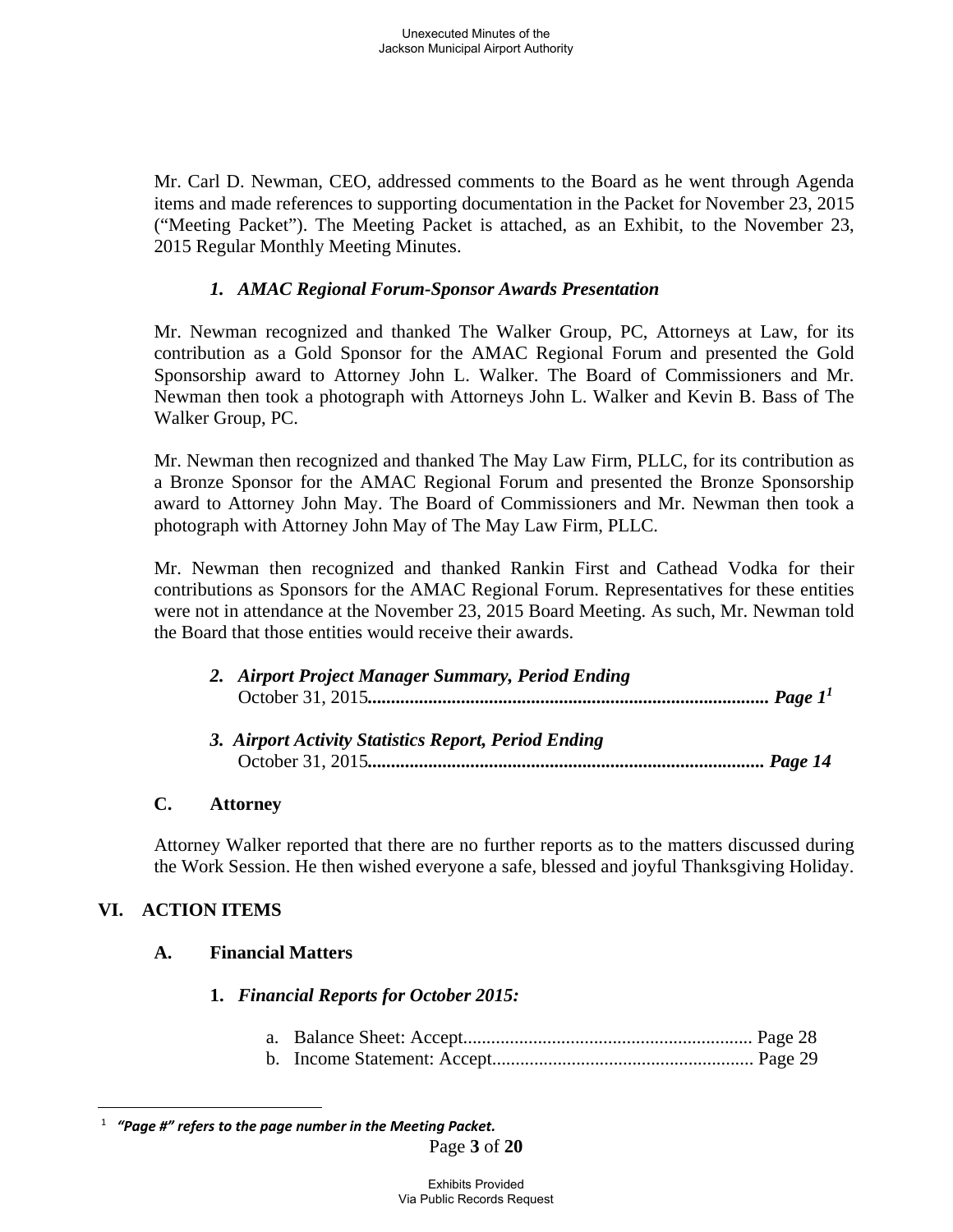Chairman Dr. Pridgen directed the Board's attention to the Balance Sheet, Income Statement and the Claims Docket for October, 2015 included in the Packet.

## **RESOLUTION CY-2015-172**

# **RESOLUTION ACCEPTING/APPROVING OCTOBER 2015 FINANCIAL REPORTS**

Upon motion by Commissioner Hartley, seconded by Viceman Chairman Pastor Henley, the following **RESOLUTION** was made and approved by unanimous vote.

**WHEREAS,** the Board of Commissioners (the "Board") of the Jackson Municipal Airport Authority (the "Authority") has reviewed and considered the Authority's Balance Sheet and Income Statement ("the Financial Reports") for the month and period ending October 31, 2015, which was included in the Packet, pages 28-31, and was distributed to the Board prior to the November 23, 2015 Regular Meeting of the Board.

**IT IS THEREFORE, RESOLVED** that the Board hereby accepts and approves the Financial Reports: Balance Sheet and Income Statement for October, 2015.

 Yeas: Hartley, Henley, Harris, Pridgen, Reed Nays: None Abstentions: None

November 23, 2015

c. Claims Docket for October, 2015: Approve……………...................Page 32

### **RESOLUTION CY-2015-173**

# **RESOLUTION APPROVING CLAIMS DOCKET FOR THE MONTH AND PERIOD ENDING OCTOBER 31, 2015**

Upon motion by Commissioner Hartley, seconded by Vice Chairman Pastor Henley, the following **RESOLUTION** was made and approved by unanimous vote.

**WHEREAS**, the Board of Commissioners (the "Board") of the Jackson Municipal Airport Authority (the "Authority") has reviewed and considered the Authority's Claims Docket ("Claims") for the month and period ending October 31, 2015, which was included in the Packet, pages 32-36, and was distributed to the Board prior to the November 23, 2015 Regular Monthly Meeting of the Board.

**IT IS THEREFORE, RESOLVED** that the Board hereby authorizes payment of the Claims in the amount of \$608,241.06.

Yeas: Hartley, Henley, Harris, Pridgen, Reed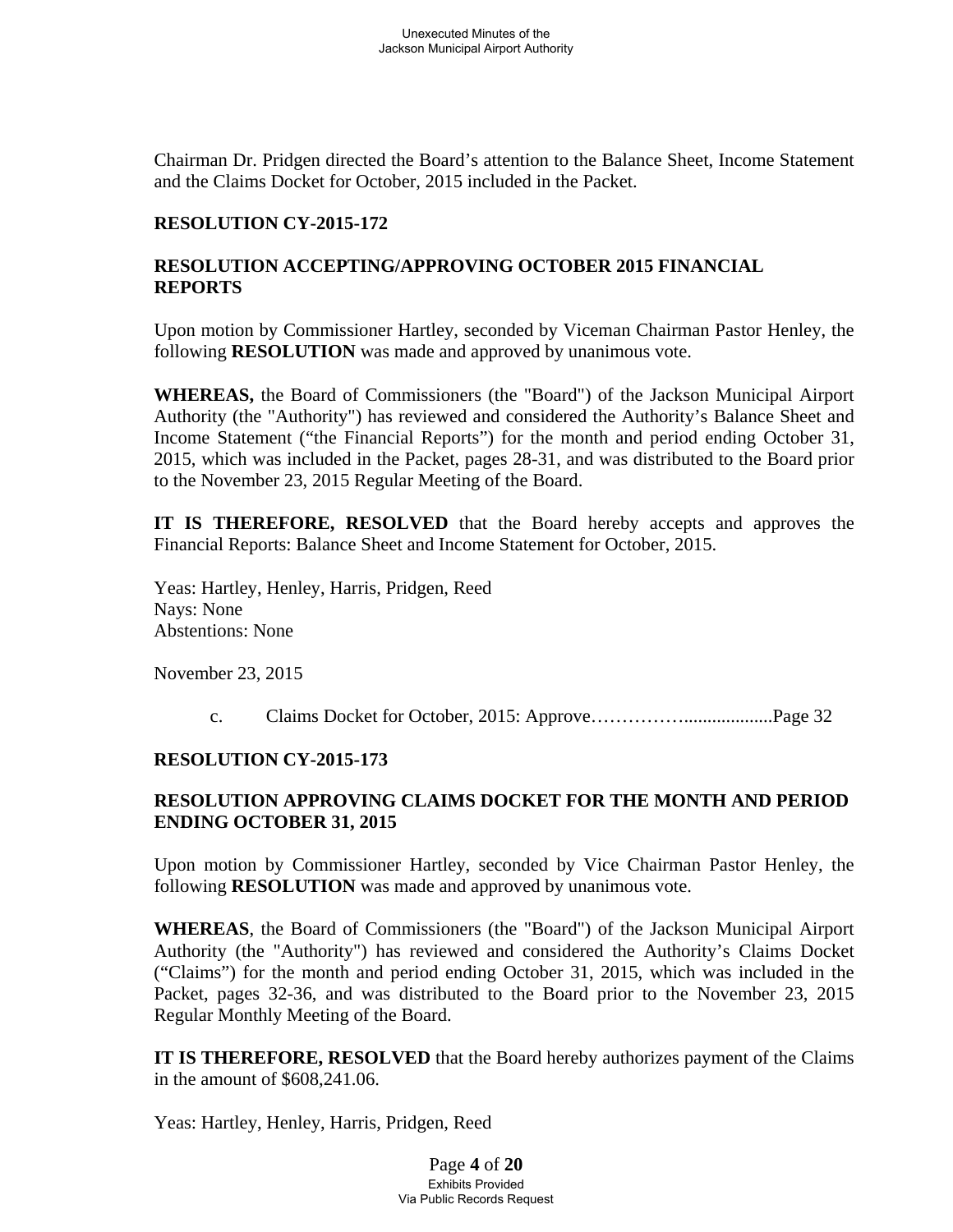Nays: None Abstentions: None

November 23, 2015

# *2.* **Early Issues**

None

# **B. Service Agreements**

*1. Interior Plant Service, JMAA: Authorize Agreement (Rushingreen, Inc. d/b/a Foliage Design Systems)……………………………..………………..………Page 37* 

# **RESOLUTION CY-2015-174**

# **RESOLUTION AUTHORIZING THE EXECUTION OF A SERVICE AGREEMENT WITH RUSHINGREEN, INC. D/B/A FOLIAGE DESIGN SYSTEMS**

Upon motion by Commissioner Hartley, seconded by Vice Chairman Pastor Henley, the following **RESOLUTION** was made and unanimously approved.

**WHEREAS**, the Board has considered the request of JMAA's Staff for authority to execute a non-professional service agreement with Rushingreen, Inc. ("Rushingreen"), a Mississippi Corporation, d/b/a Foliage Design Systems, with a principal place of business in Madison, MS, to provide and maintain interior plants and provide fresh flowers at the Jackson-Medgar Wiley Evers International Airport. The agreement will be for the period of (6) months, commencing December 1, 2015 and ending May 31, 2016. The fees for services will be \$1,838.00 per month and a total sum of \$11,028 for the six (6) month term of the contract; and

**WHEREAS**, E&M Florist, a Certified Disadvantaged Business Enterprise ("DBE") of Jackson, MS, will support the services of Rushingreen, as a sub-consultant, and will receive twenty-five (25%) percent of the total six (6) month agreement amount; and

**WHEREAS**, the Board finds that such requests, which are explained in the Memorandum dated November 4, 2015, at pages 37-39 of the Meeting Packet, ought to be granted.

**IT IS THEREFORE, RESOLVED** that the Board authorizes JMAA's Staff to execute a non-professional service agreement with Rushingreen, Inc. ("Rushingreen"), a Mississippi Corporation, d/b/a Foliage Design Systems, with a principal place of business in Madison, MS, to provide and maintain interior plants and provide fresh flowers at the Jackson-Medgar Wiley Evers International Airport. The agreement will be for the period of (6) months, commencing December 1, 2015 and ending May 31, 2016. The fees for services will be \$1,838.00 per month and a total sum of \$11,028 for the six (6) month term of the contract. Further, E&M Florist, of Jackson, MS, a certified DBE, will support the services of

Page **5** of **20**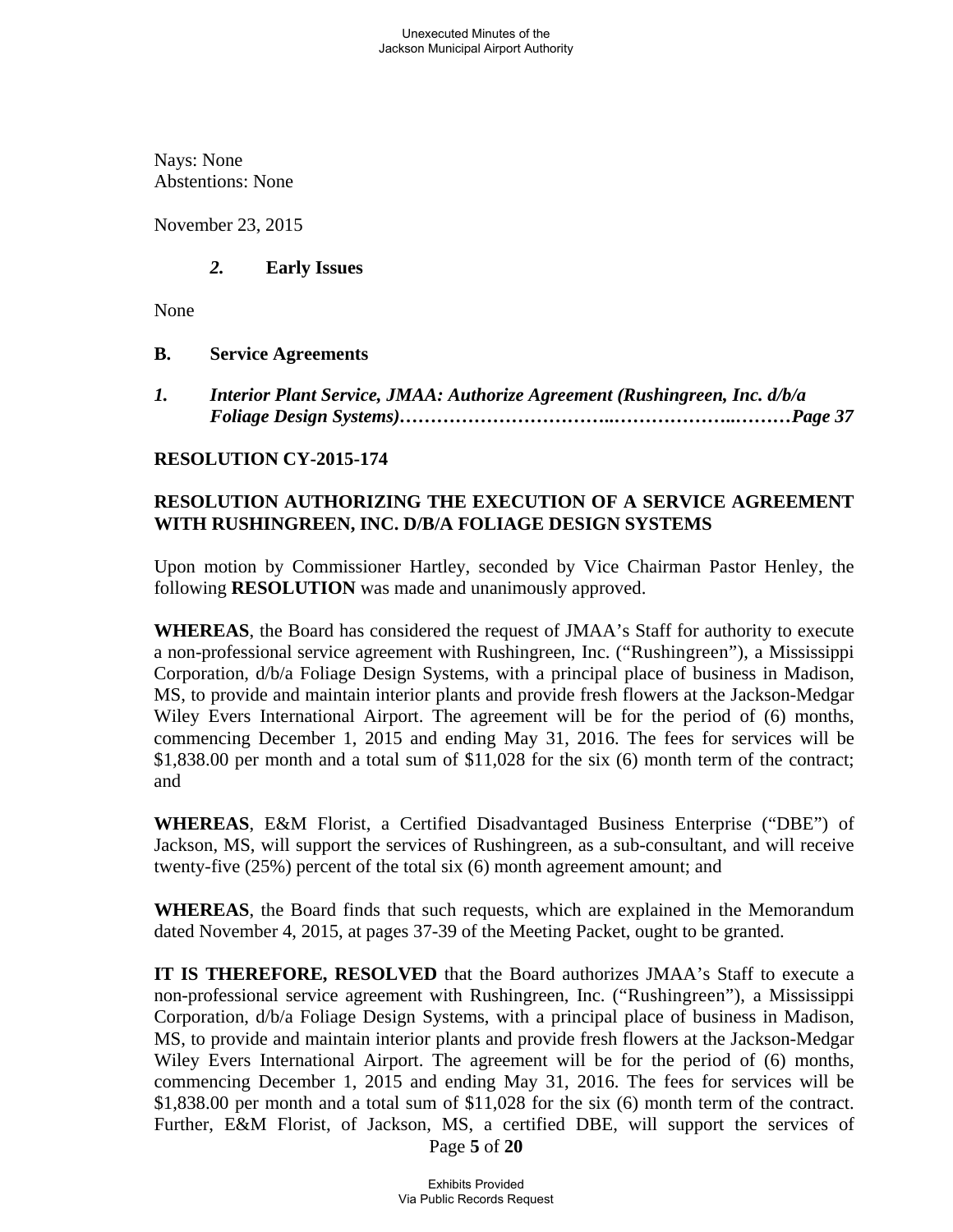Rushingreen, as a sub-consultant. The Board finds that such requests are fully explained in the Memorandum dated November 4, 2015, at pages 37-39 of the Meeting Packet.

 Yeas: Hartley, Henley, Harris, Pridgen, Reed Nays: None Abstentions: None

November 23, 2015

Commissioner Reed expressed her reluctance to this proposed contract because JMAA has had a service agreement with Rushingreen for nine (9) years and only owns a small number of the plants at JAN. She asked JMAA's Staff to be sure to review the terms of the agreement closely, particularly as to plant ownership during the six (6) month agreement extension.

Mr. Newman assured the Board that the new proposed agreement will level the playing field.

 *2. Roadside Assistance Program for JMAA Vehicles, JMAA: Authorize Agreement (Paragon Motor Club, Inc.)…………………..…………..Page 40* 

## **RESOLUTION CY-2015-175**

# **RESOLUTION AUTHORIZING THE EXECUTION OF A SERVICE AGREEMENT WITH PARAGON MOTOR CLUB INC., FOR ROADSIDE ASSISTANCE PROGRAM**

Upon motion by Vice Chairman Pastor Henley, seconded by Commissioner Hartley, the following **RESOLUTION** was made and unanimously approved.

**WHEREAS**, the Board has considered the request of JMAA's Staff for authority to execute a service agreement with Paragon Motor Club, Inc., ("Paragon") a Texas Corporation, with a principal place of business in Austin, Texas, to provide emergency roadside assistance to authorized operators of vehicles owned by and registered to the Jackson Municipal Airport Authority. The total fees for services will not exceed \$2,599.00, for twenty (20) vehicles, for the period of one (1) calendar year, commencing January 1, 2016 and ending December 31, 2016. The annual fee per vehicle will be \$129.95; and

**WHEREAS**, the Board finds that such request, which is fully explained in the Memorandum dated November 4, 2015, at pages 40-42 of the Meeting Packet, ought to be granted.

**IT IS THEREFORE, RESOLVED** that the Board authorizes JMAA's Staff to execute a service agreement with Paragon, a Texas Corporation, with a principal place of business in Austin, Texas, to provide emergency roadside assistance to authorized operators of vehicles owned by and registered to the Jackson Municipal Airport Authority. The total fees for services will not exceed \$2,599.00, for twenty (20) vehicles, for the period of one (1) calendar year, commencing January 1, 2016 and ending December 31, 2016. The annual fee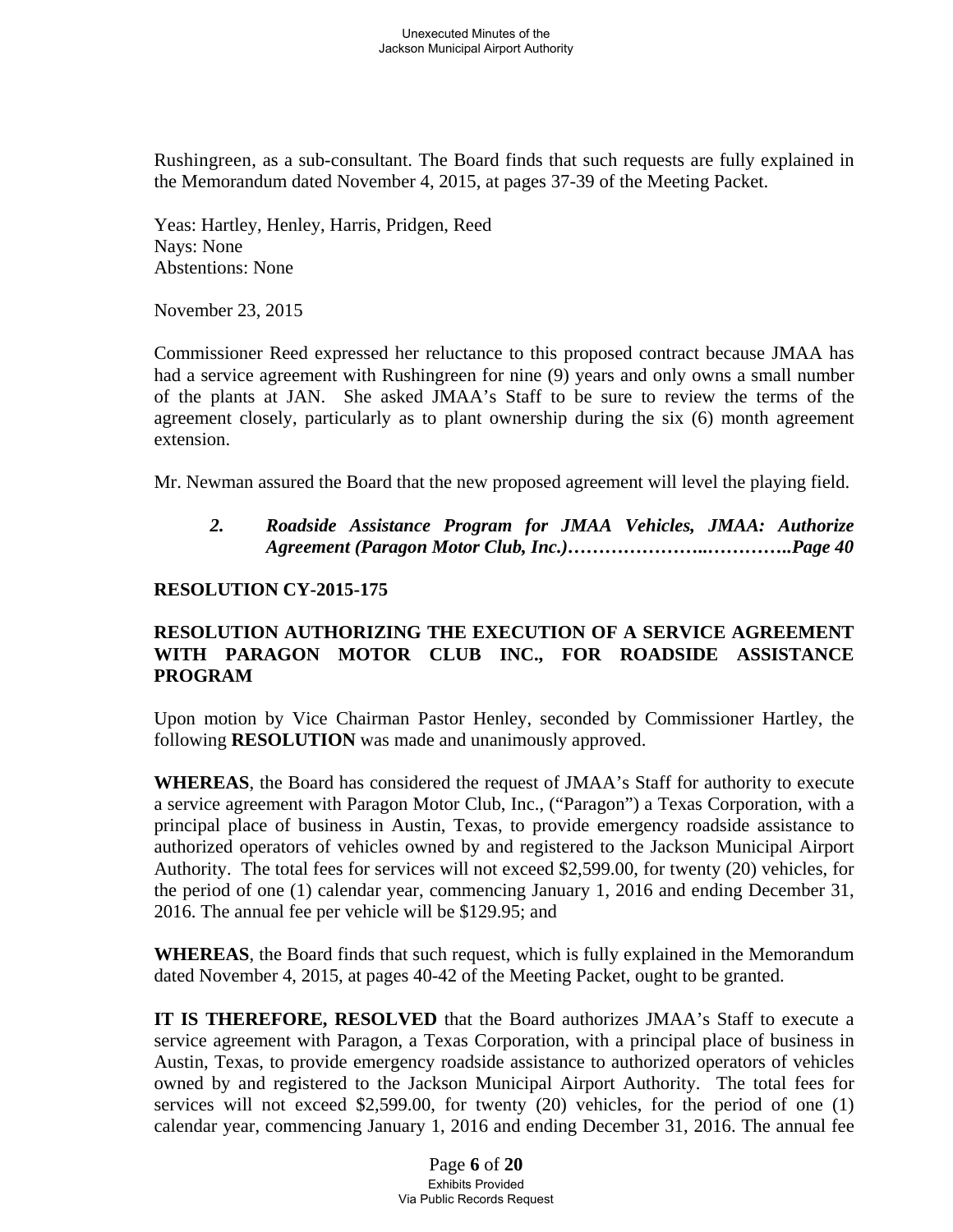per vehicle will be \$129.95. The Board finds that such request is fully explained in the Memorandum dated November 4, 2015, at pages 40-42 of the Meeting Packet.

 Yeas: Hartley, Henley, Harris, Pridgen, Reed Nays: None Abstentions: None

November 23, 2015

## **C. Construction Projects**

None.

## **D. Procurements**

None.

## **E. Grants**

None.

## **F. Other Matters**

*1. Utility Installation and Easement Agreements, JAN: Authorize Agreements (BellSouth Telecommunications, LLC d/b/a AT&T Mississippi)……Page 43* 

# **RESOLUTION CY-2015-176**

# **RESOLUTION AUTHORIZING THE EXECUTION OF THREE (3) UTILITY INSTALLATION AND EASEMENT AGREEMENTS WITH AT&T FOR AN UNDERGROUND FIBER OPTIC COMMUNICATIONS CABLE**

Upon Motion by Vice Chairman Pastor Henley, seconded by Commissioner Hartley, the following **RESOLUTION** was made and unanimously approved.

**WHEREAS**, the Board has considered the request of JMAA's Staff for authority to execute three (3) utility installation and easement agreements with AT&T to allow underground fiber optic communications cable to be installed at Jackson-Medgar Wiley Evers International Airport ("JAN") to serve three current JMAA tenants: (i) Federal Aviation Administration, (ii) Trace Aviation, and (iii) American Airlines; and

**WHEREAS**, a term of the agreement is that JMAA retains the right, at JMAA's sole option and expense, to require AT&T to relocate said easements on JMAA's property to an alternative location, if relocation becomes necessary.

Page **7** of **20**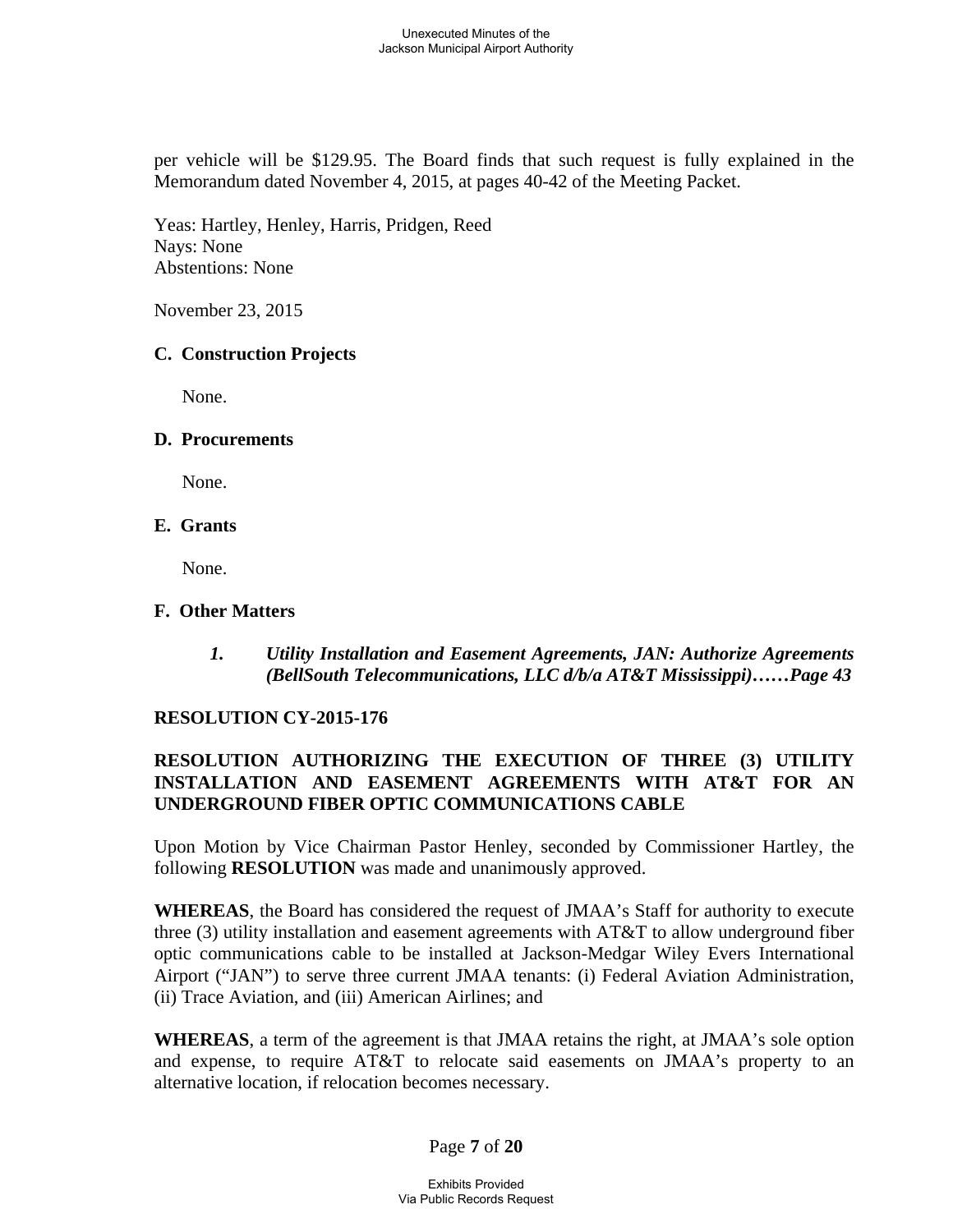**WHEREAS**, The Board finds that such requests, which are fully explained in the Memorandum dated November 17, 2015 and the attached exhibits to the Memorandum, at pages 43-47 of the Meeting Packet, ought to be granted.

**IT IS THEREFORE, RESOLVED** that JMAA's Staff is authorized to execute three (3) utility installation and easement agreements with AT&T to allow underground fiber optic communications cable to be installed at Jackson-Medgar Wiley Evers International Airport ("JAN") to serve three current tenants: (i) Federal Aviation Administration, (ii) Trace Aviation, and (iii) American Airlines; and

**IT IS THEREFORE FURTHER, RESOLVED** that JMAA retains the right to require AT&T, at JMAA's sole option and expense, to relocate said easements on JMAA's property to an alternative location, if relocation becomes necessary. The Board finds that such requests are fully explained in the Memorandum dated November 17, 2015 and the attached exhibits to the Memorandum, at pages 43-47 of the Meeting Packet.

Yeas: Hartley, Henley, Harris, Pridgen, Reed Nays: None Abstentions: None

November 23, 2015

*2. Tri-Jet, LLC Lease & Operating Agreement, Authorize Amendment to Membership …………………………………………………………Page 48* 

### **RESOLUTION CY-2015-177**

# **RESOLUTION AUTHORIZING THE APPROVAL OF WITHDRAWALS AND TRANSFERS OF MEMBERSHIPS IN TRI-JET, LLC**

Upon Motion by Commissioner Hartley, seconded by Commissioner Harris, the following **RESOLUTION** was made and unanimously approved.

**WHEREAS**, the Board has considered the request of JMAA's Staff for authority to approve: (i) the Dorothy Todd Puckett Marital Trust ("Puckett") to withdraw from Tri-Jet, LLC and transfer its membership to an existing member, Tenax Aerospace, LLC ("Tenax"); and (ii) World Health Industries ("WHI") to withdraw from Tri-Jet, LLC and transfer its membership to Opus Management Group Jackson, LLC ("Opus"). Following these transactions, two thirds (2/3) of Tri-Jet, LLC will be owned by Tenax and one third (1/3) owned by Opus; and

**WHEREAS**, The Board finds that such requests, which are fully explained in the Memorandum dated November 17, 2015, at pages 48-49 of the Meeting Packet, ought to be granted.

**IT IS THEREFORE, RESOLVED** that JMAA's Staff is authorized to approve: (i) the withdrawal of the Dorothy Todd Puckett Marital Trust ("Puckett") from Tri-Jet, LLC and the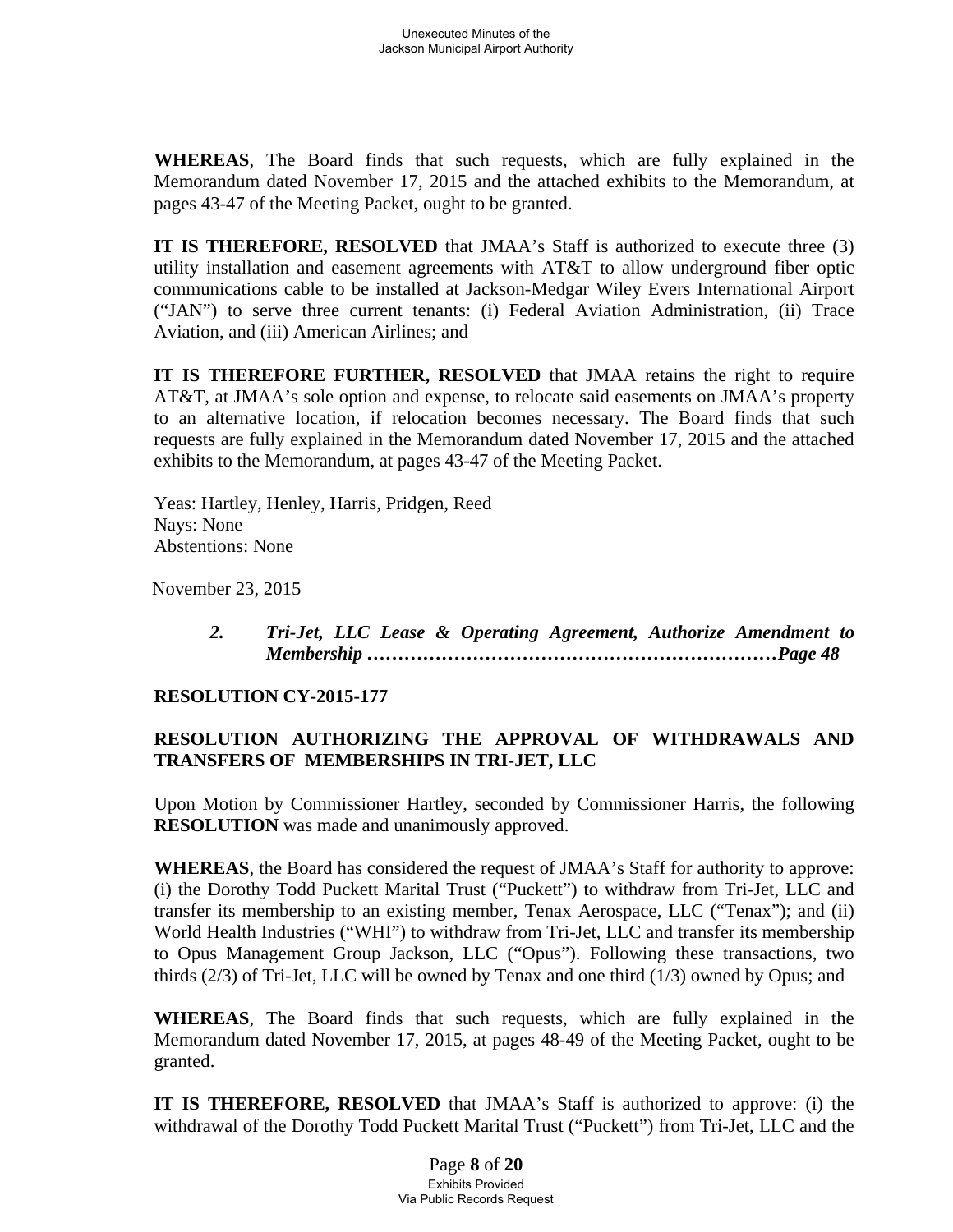transfer of its membership to an existing member, Tenax Aerospace, LLC ("Tenax"); and (ii) withdrawal of World Health Industries ("WHI") from Tri-Jet, LLC and the transfer of its membership to Opus Management Group Jackson, LLC ("Opus"). Following these transactions, two thirds  $(2/3)$  of Tri-Jet, LLC will be owned by Tenax and one third  $(1/3)$ owned by Opus. The Board finds that such requests are fully explained in the Memorandum, dated November 17, 2015, at pages 48-49 of the Meeting Packet.

Yeas: Hartley, Henley, Harris, Pridgen, Reed Nays: None Abstentions: None

November 23, 2015

*3. U.S. General Services Administration Lease for the Transportation Security Administration, JAN: Authorize Extension of Lease ………….……Page 50* 

### **RESOLUTION CY-2015-178**

## **RESOLUTION AUTHORIZING THE EXTENSION OF THE LEASE AGREEMENT WITH THE U.S. GENERAL SERVICES ADMINISTRATION ("GSA") ACTING ON BEHALF OF THE TRANSPORTATION SECURITY ADMINISTRATION ("TSA") FOR TERMINAL SPACE**

Upon Motion by Vice Chairman Pastor Henley, seconded by Commissioner Hartley, the following **RESOLUTION** was made and unanimously approved.

**WHEREAS**, the Board has considered the request of JMAA's Staff for authority to extend the current lease agreement between the Jackson Municipal Airport Authority ("JMAA") and the U.S. General Services Administration ("GSA"), acting on behalf of the Transportation Security Administration ("TSA"), for terminal space at the Jackson-Medgar Wiley Evers International Airport ("JAN"). The extension is for one (1) calendar year, commencing December 1, 2015 and ending November 30, 2016, at a rental rate of \$79.17 per square foot, per year. The annual revenue to JMAA will be \$354,523.26; and

**WHEREAS**, The Board finds that such request, which is fully explained in the Memorandum dated, November 17, 2015, at pages 50-51 of the Meeting Packet, ought to be granted.

**IT IS THEREFORE, RESOLVED** that JMAA's Staff is authorized to extend the current lease agreement between the Jackson Municipal Airport Authority ("JMAA") and the U.S. General Services Administration ("GSA"), acting on behalf of the Transportation Security Administration ("TSA"), for terminal space at the Jackson-Medgar Wiley Evers International Airport ("JAN"). The extension is for one (1) calendar year, commencing December 1, 2015 and ending November 30, 2016, at a rental rate of \$79.17 per square foot, per year. The annual revenue to JMAA will be \$354,523.26. The Board finds that such request is fully

Page **9** of **20**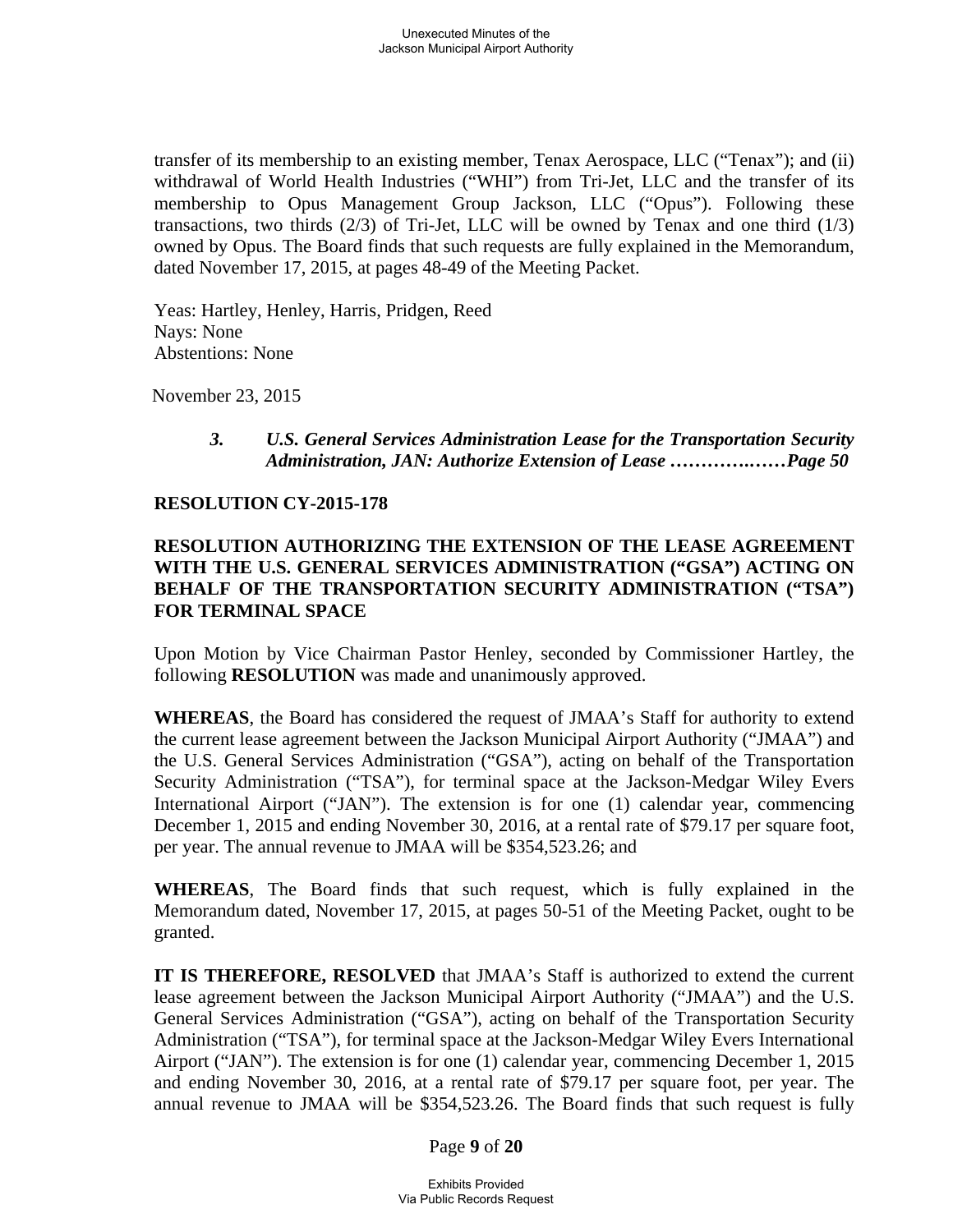explained in the Memorandum dated November 17, 2015, at pages 50-51 of the Meeting Packet.

Yeas: Hartley, Henley, Harris, Pridgen, Reed Nays: None Abstentions: None

November 23, 2015

*4. Shoe Shine Concession, JAN: Authorize Solicitation for Proposals ………….……………………………………………………………...Page 52* 

## **RESOLUTION CY-2015-179**

# **RESOLUTION AUTHORIZING THE ISSUANCE OF A REQUEST FOR PROPOSALS AS TO A SHOE SHINE CONCESSION AT JACKSON-MEDGAR WILEY EVERS INTERNATIONAL AIRPORT ("JAN")**

Upon Motion by Commissioner Hartley, seconded by Commissioner Reed, the following **RESOLUTION** was made and unanimously approved.

**WHEREAS**, the Board has considered the requests of JMAA's Staff for: (i) authority to issue a request for proposals for a shoe shine concession at JAN; (ii) approval of the proposed \$14,000.00 project budget, which includes the purchase of two (2) single-seat shoe shine stands and (iii) approval of a fixed rental rate of \$100.00 per month for each of the two (2) sixty (60) square foot areas of anticipated space for these concessions. The term of the concession agreement is anticipated to be for two years ("base term") with a two-year bilateral extension option; and

**WHEREAS**, JMAA's Staff distributed to the Board the document entitled "Criteria for Request for Proposals for Shoe Shine Concessions," ("Criteria") for the Board's consideration; and

**WHEREAS**, The Board finds that such requests, which are fully explained in the Memorandum dated November 17, 2015, at pages 52-54 of the Meeting Packet, ought to be granted.

**IT IS THEREFORE, RESOLVED** that : (i) JMAA's Staff is authorized to solicit proposals for a shoe shine concession at JAN; (ii) the proposed \$14,000.00 project budget, which includes the purchase of two (2) single-seat shoe shine stands is approved; (iii) a fixed rental rate of \$100.00 per month for each of the two (2) sixty (60) square foot areas of anticipated space for these concessions; and (iv) JMAA Staff shall follow and initialize the Criteria during its selection of the contractor for this concession contract. The term of the concession agreement is anticipated to be for two years ("base term") with a two-year bilateral extension option. The Board finds that such requests are fully explained in the Memorandum dated November 17, 2015, at pages 52-54 of the Meeting Packet. The document entitled "Criteria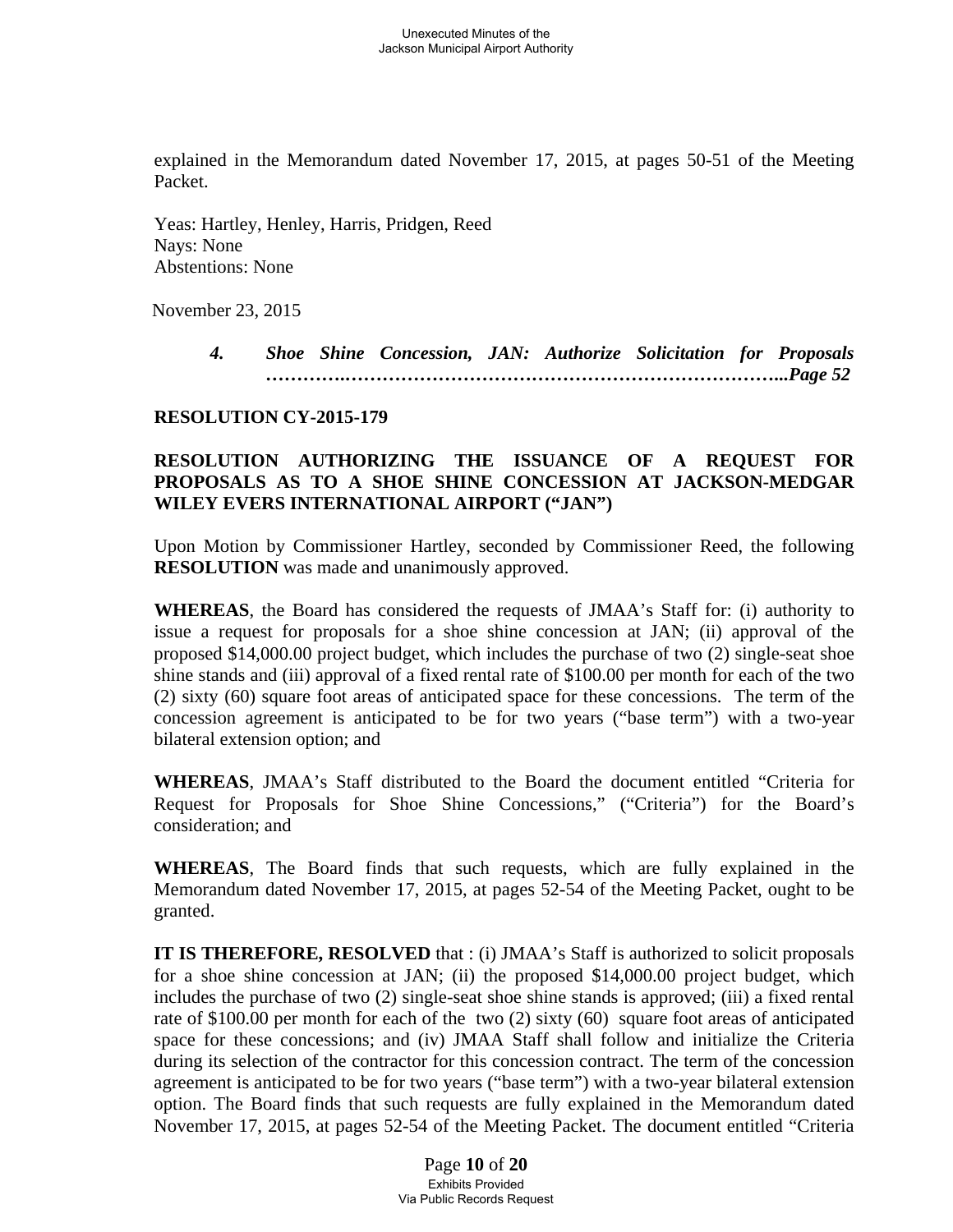for Request for Proposals for Shoe Shine Concessions" is attached as an Exhibit to this Resolution.

Yeas: Hartley, Henley, Harris, Pridgen, Reed Nays: None Abstentions: None

November 23, 2015

In response to Commissioner Reed's inquiry as to how JMAA Staff will obtain customer reviews, Mr. Newman stated that JMAA's Staff will reach out to the customers and business references of the persons who respond to the RFP.

### *5. Sale of Surplus Property ……….…………………………………...Page 55*

#### **RESOLUTION CY-2015-180**

## **RESOLUTION DECLARING VARIOUS PIECES OF PERSONAL PROPERTY OWNED BY JACKSON MUNICIPAL AIRPORT AUTHORITY (JMAA) TO BE SURPLUS PROPERTY AND AUTHORIZING JMAA'S STAFF TO SELL AND DISPOSE OF THOSE PIECES OF PERSONAL PROPERTY IN ACCORDANCE WITH SECTION 61-3-19 (2) (b) (c) or (d) MISSISSIPPI CODE OF 1972, AS AMENDED**

Upon motion by Vice Chairman Pastor Henley, seconded by Commissioner Reed, the following **RESOLUTION** was made and unanimously approved.

**WHEREAS** JMAA's Staff requested to dispose of certain pieces of Personal Property owned by JMAA which are identified in Exhibit 1 attached to this RESOLUTION; and

**WHEREAS**, as to the pieces of Personal Properties owned by JMAA, identified on Exhibit 1 attached, JMAA Staff provided to the Board of Commissioners the information required by Section 1.2 of the POLICIES AND PROCEDURES OF JACKSON MUNICIPAL AIRPORT AUTHORITY REGARDING THE SALE OF SURPLUS PROPERTY in Board Memorandum No. Finance 2016-07 dated November 6, 2015, which is located at pages 55- 61 of the Meeting Packet for November 23, 2015; and

**WHEREAS**, the Board finds the following as to each piece of Personal Property identified on Exhibit 1 attached:

- 1. The Personal Property is no longer needed for JMAA's purposes and is not to be used in JMAA's operation;
- 2. There is no state agency, board, commission or any governing authority within the state that has expressed a need or use for the Personal Property and

Page **11** of **20**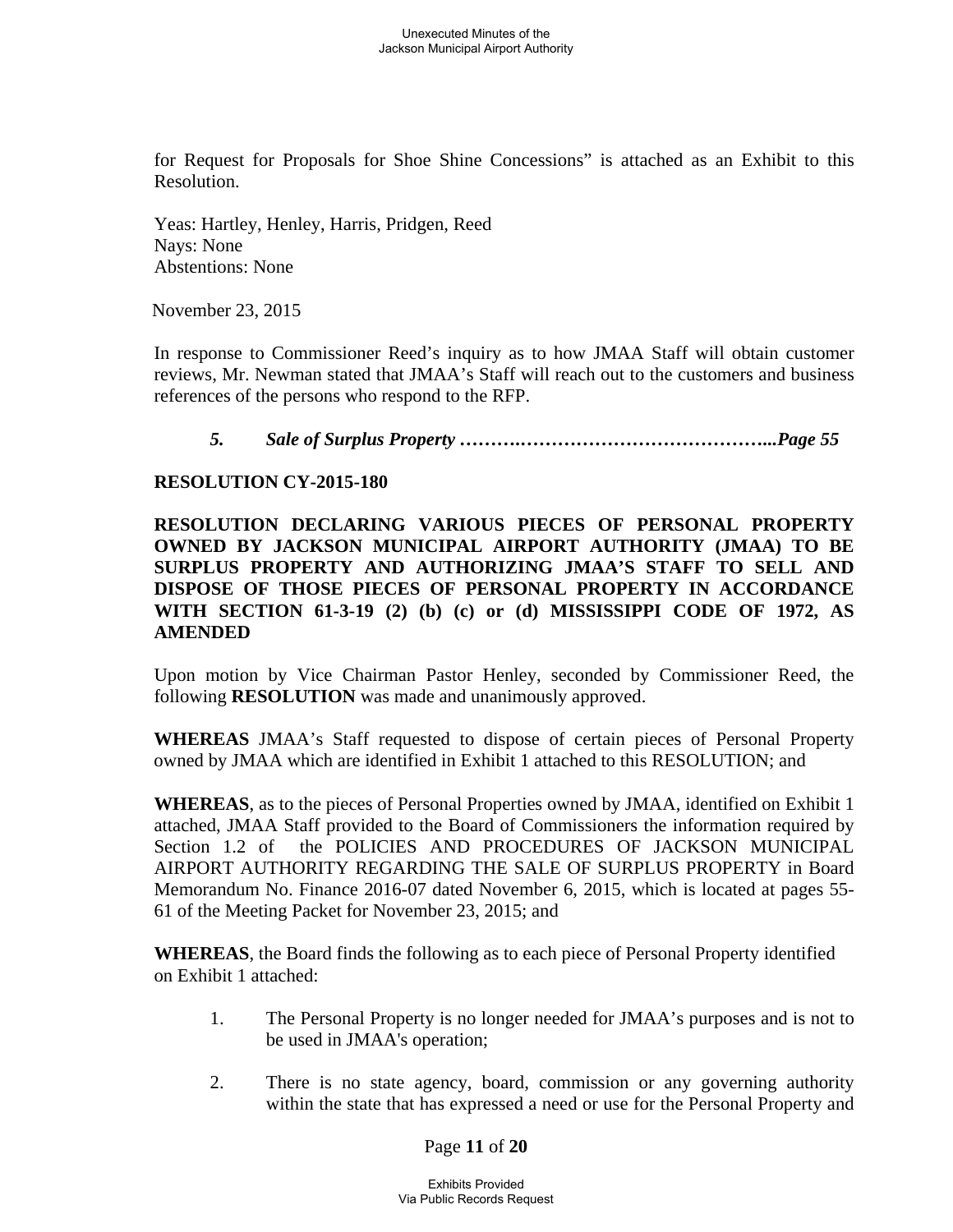the federal government has not expressed a need or use for the Personal Property; and

3. The use of the Personal Property for the purpose for which it is to be sold, leased or otherwise disposed of will promote and foster the development and improvement of JMAA.

**WHEREAS**, JMAA Staff requested to sell and dispose of the pieces of Personal Property identified on Exhibit 1 by accepting bids for the sale of the pieces of Personal Property identified on Exhibit 1, in accordance with Section 61-3-19 (2) (b), Mississippi Code of 1972, as amended, and the Board authorizes JMAA Staff to sell and dispose of the pieces of JMAA's Personal Property identified on Exhibit 1 attached in said manner; and

**WHEREAS**, JMAA Staff requested that, if it is not able to sell and dispose of the pieces of Personal Property identified on Exhibit 1 by accepting bids for the sale of the pieces of Personal Property identified on Exhibit 1, in accordance with Section 61-3-19 (2) (b), Mississippi Code of 1972, as amended, it requested the Board to authorize it to sell and dispose of the pieces of Personal Property identified on Exhibit 1 by either: (i) public sale to the highest bidder, in accordance with Section 61-3-19 (2) (c), Mississippi Code of 1972, as amended, or (ii) by use of an internet auction website, available to the public, in accordance with Section 61-3-19 (2) (d), Mississippi Code of 1972, as amended. The Board authorizes JMAA Staff to sell and dispose of the pieces of JMAA's Personal Property identified on Exhibit 1 attached in either of said manners, if it is not able to sell and dispose of the pieces of Personal Property identified on Exhibit 1 by accepting bids for the sale of the pieces of Personal Property identified on Exhibit 1, in accordance with Section 61-3-19 (2) (b), Mississippi Code of 1972, as amended; and

**WHEREAS**, JMAA Staff shall act in accordance with POLICIES AND PROCEDURES OF JACKSON MUNICIPAL AIRPORT AUTHORITY REGARDING THE SALE OF PERSONAL PROPERTY during the course of selling and disposing of the pieces of JMAA's Personal Property, identified on Exhibit 1 attached, and all money received from the sale of the pieces of JMAA's Personal Property, identified on Exhibit 1 attached, shall be deposited into the account of JMAA for use by JMAA.

**NOW BE IT THEREFORE, RESOLVED** that the Board of Commissioners authorizes JMAA Staff to sell and dispose of the pieces of JMAA's Personal Property, identified on Exhibit 1 attached, by accepting bids for the sale of the pieces of Personal Property identified on Exhibit 1, in accordance with Section 61-3-19 (2) (b), Mississippi Code of 1972, as amended; and

**NOW BE IT THEREFORE, FURTHER RESOLVED** that if JMAA Staff is not able to sell and dispose of the pieces of Personal Property identified on Exhibit 1 by accepting bids for the sale of the pieces of Personal Property identified on Exhibit 1, in accordance with Section 61-3-19 (2) (b), Mississippi Code of 1972, as amended, the Board is authorized to sell and dispose of the pieces of Personal Property identified on Exhibit 1 by either: (i) public sale to the highest bidder, in accordance with Section 61-3-19 (2) (c), Mississippi Code of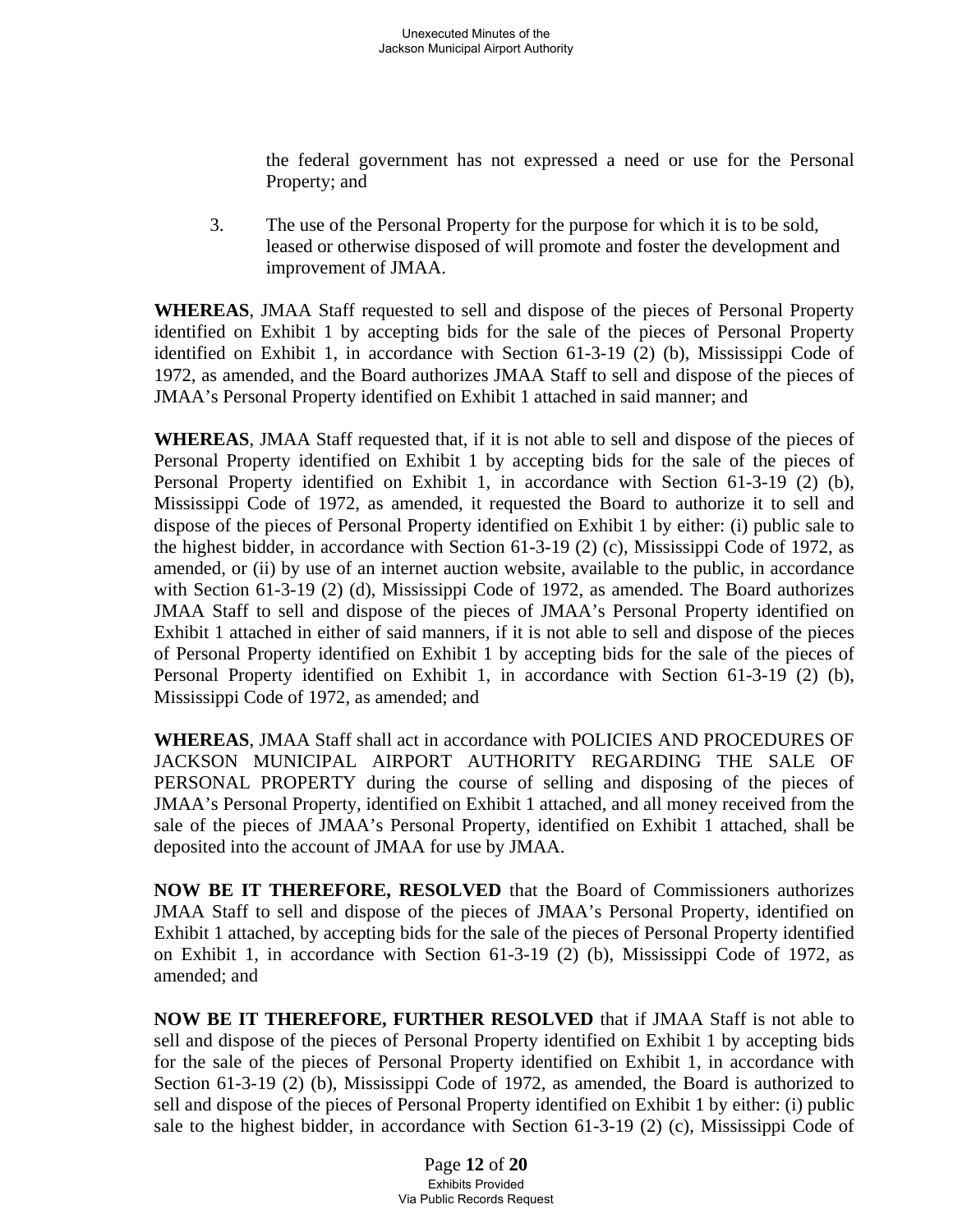1972, as amended, or (ii) by use of an internet auction website, available to the public, in accordance with Section 61-3-19 (2) (d), Mississippi Code of 1972, as amended. The Board authorizes JMAA Staff to sell and dispose of the pieces of JMAA's Personal Property identified on Exhibit 1 attached in either of said manners, if it is not able to sell and dispose of the pieces of Personal Property, identified on Exhibit 1 by accepting bids for the sale of the pieces of Personal Property, identified on Exhibit 1, in accordance with Section 61-3-19 (2) (b), Mississippi Code of 1972, as amended; and

**NOW BE IT THEREFORE, FURTHER RESOLVED** JMAA Staff shall act in accordance with POLICIES AND PROCEDURES OF JACKSON MUNICIPAL AIRPORT AUTHORITY REGARDING THE SALE OF PERSONAL PROPERTY during the course of selling and disposing of the pieces of JMAA's Personal Property, identified on Exhibit 1 attached, and all money received from the sale of the pieces of JMAA's Personal Property, identified on Exhibit 1 attached, shall be deposited into the account of JMAA for use by JMAA.

Yeas: Hartley, Henley, Harris, Pridgen, Reed Nays: None Abstentions: None

November 23, 2015

*6. Chief Executive Officer Travel* 

 *(a) AAAE 30th Aviation Issues Conference January 10-14, 2016 Maui, Hawaii* 

### **RESOLUTION CY-2015-181**

## **RESOLUTION APPROVING CHIEF EXECUTIVE OFFICER CARL D. NEWMAN'S TRAVEL TO AND PARTICIPATION IN THE AMERICAN ASSOCIATION OF AIRPORT EXECUTIVES' 30TH ANNUAL CONFERENCE AND PAYMENT OF SOME OF HIS ASSOCIATED EXPENSES**

Upon motion by Commissioner Harris, seconded by Vice Chairman Henley, the following **RESOLUTION** was made and unanimously approved by all Commissioners participating in the meeting.

**WHEREAS**, The AMERICAN ASSOCIATION OF AIRPORT EXECUTIVES (AAAE) Aviation Issues Annual Conference has served as the preeminent gathering of aviation professionals for nearly three decades, bringing together top-level officials from government and all segments of the aviation industry for in-depth discussions of key issues and charting the course for the Washington Agenda in 2016; and

### Page **13** of **20**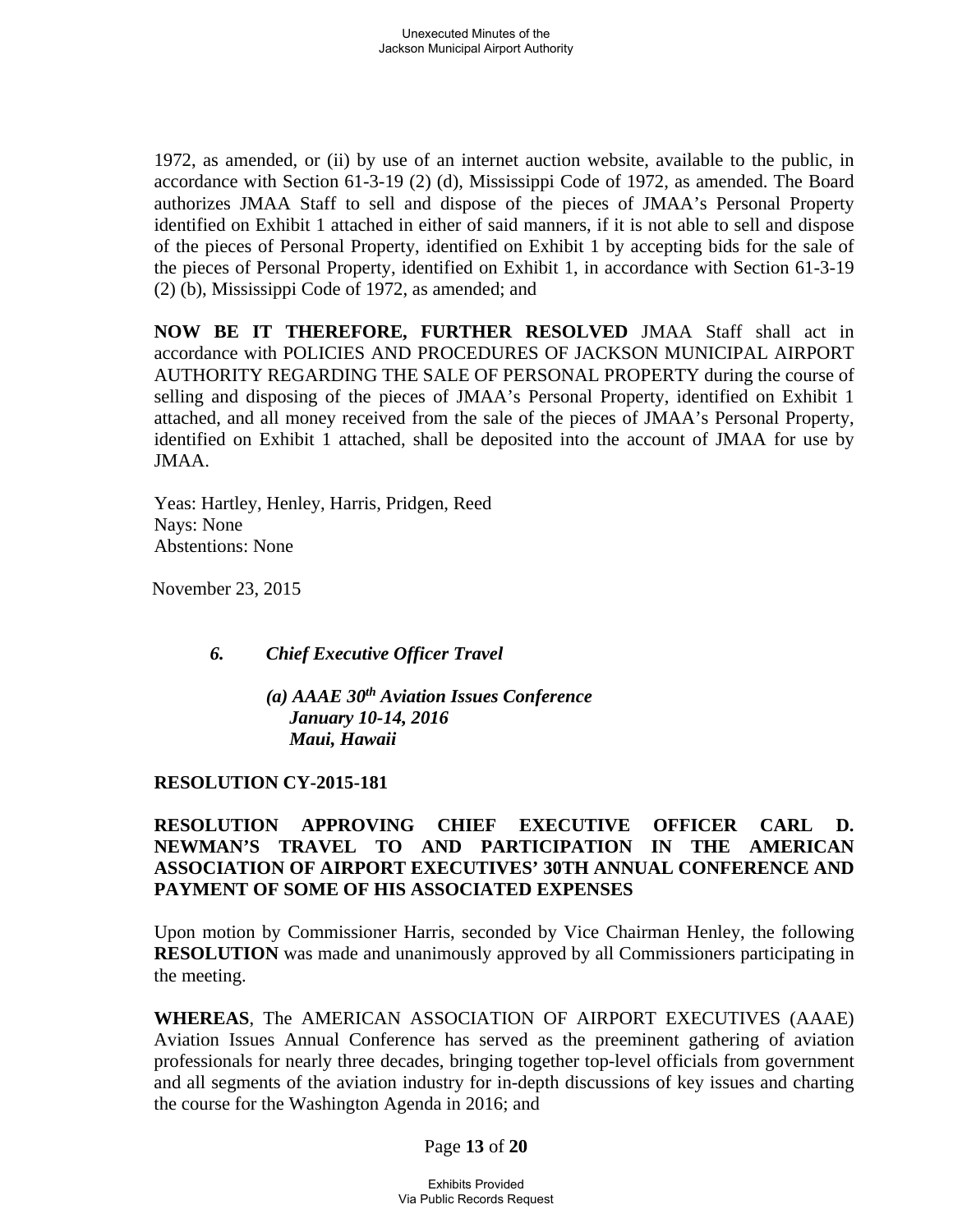**WHEREAS**, The 2016 conference will offer a unique, multi-day format with unparalleled opportunity for direct engagement and exchange with decision makers and industry leaders, as well as Washington, D.C. officials from Capitol Hill, Federal Aviation Administration (FAA) and Transportation Safety Administration (TSA), regarding a multitude of issues of importance to the Jackson Municipal Airport Authority (JMAA), as set forth in the Agenda for the 2016 Conference, attached to the Minutes of the November 23, 2015, Regular Board Meeting Minutes; and

**WHEREAS**, Mr. Carl D. Newman, JMAA CEO, currently serves as the First Vice Chairman of the American Association of Airport Executives (AAAE), Executive Committee. As First Vice Chair, Mr. Newman's presence is required at the 30th Annual Aviation Issues Conference. Association business meetings will be held immediately prior to the conference session, requiring Mr. Newman to be in attendance at the conference locale from January 6- 15, 2016; and

**WHEREAS**, the current Travel Policy for the Board ("Travel Policy"), states that no travel outside the continental limits of the United States, on behalf of the Authority, shall be permitted by an employee, to include the CEO, at the Authority's expense without specific prior approval by the Board and a determination by the Board that such travel would be extremely beneficial to the Authority; and

**WHEREAS**, the Board has considered the foregoing and has considered the benefits which will accrue to the Authority regarding Mr. Newman's attendance at the 2016 AAAE Aviation Issues Annual Conference; and

**WHEREAS**, AAAE is paying the costs for Mr. Newman's air travel and hotel accommodations; and

**WHEREAS**, Mr. Newman will incur expenses for conference registration fees in the amount of \$810.00, as well as any other travel related expenses, including meals and incidentals; and

**WHEREAS**, the Travel Policy For JMAA's Staff adopts the per diem rates established by the U.S. General Services Administration which provides for per diems for "Isle of Hawaii: Other" at \$107.00 per day for meals and \$27.00 per day for incidentals; and

**WHEREAS**, the Board of Commissioners of JMAA recommends the reimbursement of conference registration fees in the amount of \$810.00, and payment of Per Diem rates for meals and incidentals, per the JMAA Travel Policy For Airport Authority Staff, to Carl D. Newman, CEO, as to his attendance and participation in the 2016 AAAE Aviation Issues Annual Conference January 6-15, 2016 in Maui, Hawaii for the reasons cited above.

**NOW, THEREFORE, BE IT RESOLVED**, the Board hereby: (i) finds and determines that the attendance and participation of Carl D. Newman, CEO, in the 2016 AAAE Aviation Issues Annual Conference, January 6 to 15, 2016 Maui, Hawaii, will be extremely beneficial

> Page **14** of **20** Exhibits Provided Via Public Records Request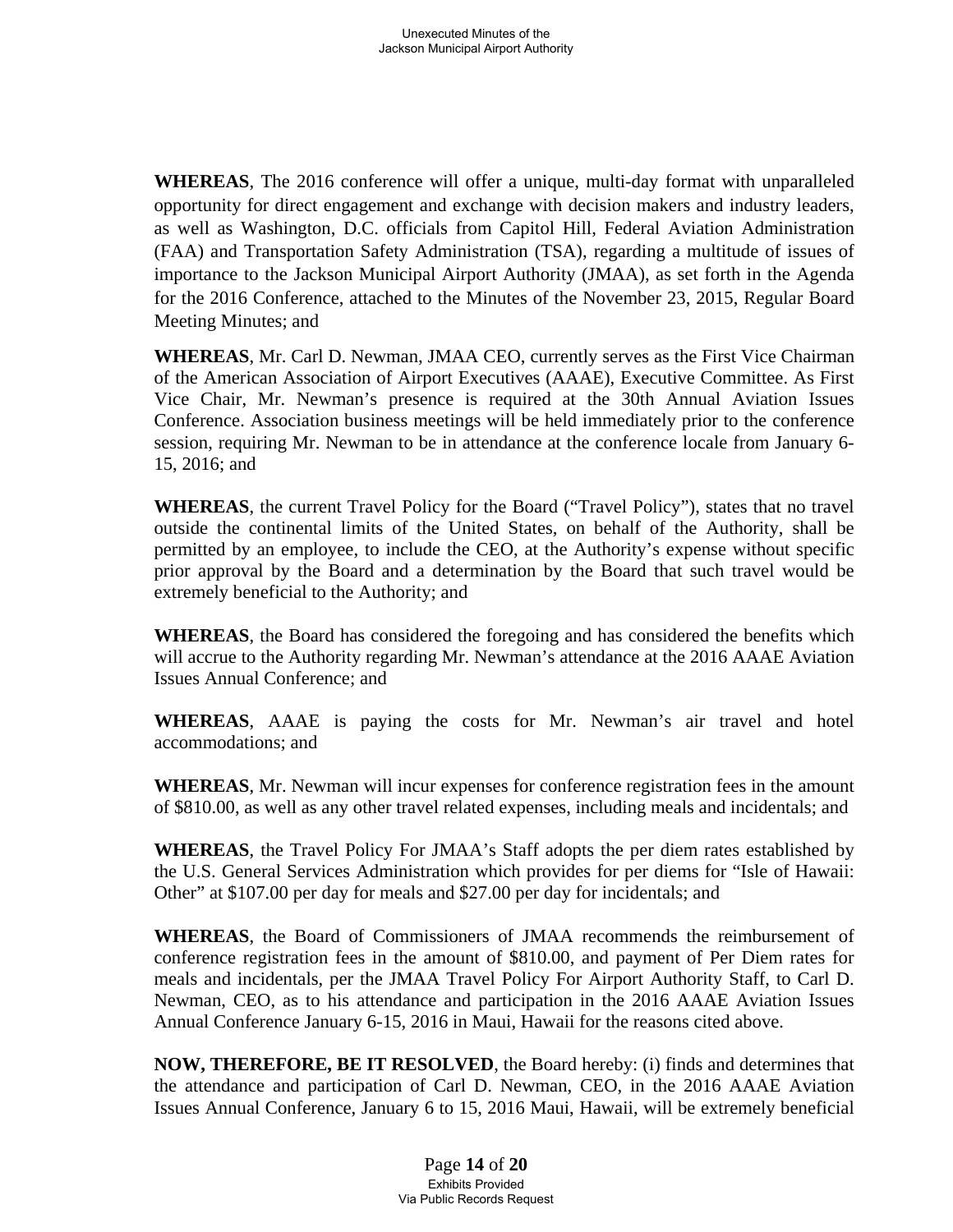to the Authority for the reasons cited above; (ii) approves and authorizes payment and reimbursement to Mr. Newman for registration fees of \$810.00; and (iii) approves and authorizes payment of Per Diem rates to Mr. Newman for meals and incidentals, per the JMAA Travel Policy For Airport Authority Staff Revised: March 21, 2014: Paragraph 3. Subparagraph 3.1, in order for Carl D. Newman, CEO, to attend and participate in the 2016 AAAE Aviation Issues Annual Conference as described above, all in accordance with the Travel Policy of JMAA.

Yeas: Hartley, Pridgen, Harris, Reed, Henley Nays: None Abstentions: None

November 23, 2015

# *7. Board Travel*

 *(a) AAAE 30th Aviation Issues Conference January 10-14, 2016 Maui, Hawaii* 

# **RESOLUTION CY-2015-182**

**RESOLUTION APPROVING THE TRAVEL AND PARTICIPATION OF CHAIRMAN ROSIE L.T. PRIDGEN, PH.D.; COMMISSIONER EVELYN O. REED; AND COMMISSIONER LAWANDA HARRIS REGARDING THE AMERICAN ASSOCIATION OF AIRPORT EXECUTIVES' 30TH ANNUAL AVIATION ISSUES CONFERENCE** 

Upon motion by Vice Chairman Pastor Henley, seconded by Commissioner Hartley, the following **RESOLUTION** was made and unanimously approved by all Commissioners participating in the meeting.

**WHEREAS**, The AMERICAN ASSOCIATION OF AIRPORT EXECUTIVES (AAAE) Aviation Issues Annual Conference has served as the preeminent gathering of aviation professionals for nearly three decades, bringing together top-level officials from government and all segments of the aviation industry for in-depth discussions of key issues and charting the course for the Washington Agenda in 2016; and

**WHEREAS**, The 2016 conference will offer a unique, multi-day format with unparalleled opportunity for direct engagement and exchange with decision makers and industry leaders, as well as Washington, D.C. officials from Capitol Hill, Federal Aviation Administration (FAA) and Transportation Safety Administration (TSA), regarding a multitude of issues of importance to the Jackson Municipal Airport Authority (JMAA), as set forth in the Agenda for the 2016 Conference, attached to the Minutes of the November 23, 2015, Regular Board Meeting Minutes; and

Page **15** of **20**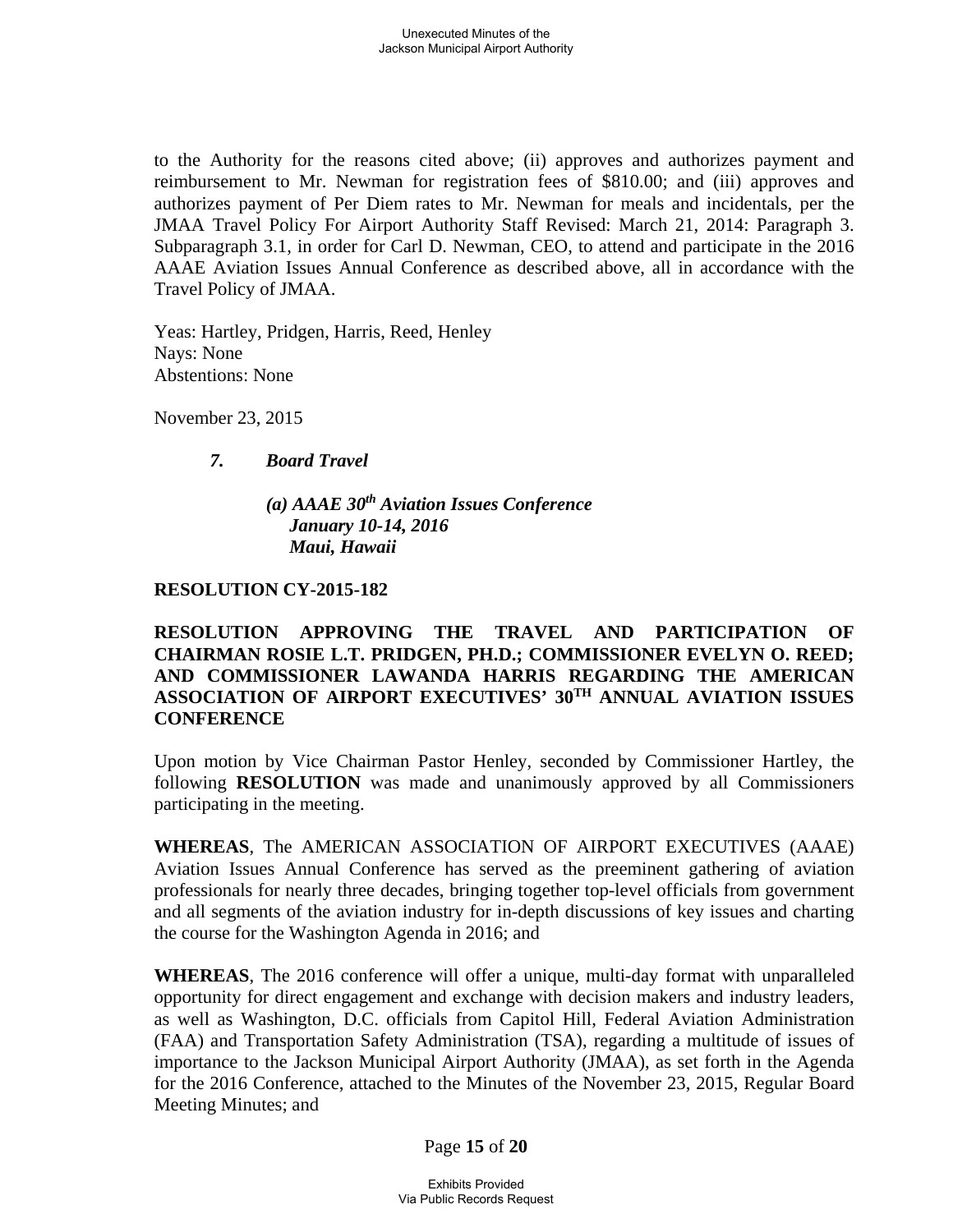**WHEREAS**, the Board of Commissioners of JMAA recommends, approves and authorizes the travel, lodging and related expenses for Chairman Rosie L.T. Pridgen, Ph.D., Commissioner LaWanda D. Harris and Commissioner Evelyn O. Reed to attend and participate in the 2016 AAAE Aviation Issues Annual Conference, January 10-14, 2016 in Maui, Hawaii for the reasons cited above; and

**WHEREAS**, the current Travel Policy for the Board ("Travel Policy"), states that travel outside the continental limits of the United States by a Commissioner, on behalf of the Authority, shall not be permitted at the Authority's expense unless there is specific prior approval by the Board and a determination by the Board that such travel would be "extremely beneficial" to the Authority; and

**WHEREAS,** based upon the above, the Board of Commissioners finds that it will be extremely beneficial to the Authority for the Chairman and the previously identified Commissioners to attend and participate in the 2016 AAAE Aviation Issues Annual Conference.

**NOW, THEREFORE, BE IT RESOLVED**, the Board hereby: (i) finds and determines that participation by Chairman Rosie L.T. Pridgen, Ph.D., Commissioner LaWanda D. Harris and Commissioner Evelyn O. Reed in the 2016 AAAE Aviation Issues Annual Conference, January 10-14, 2016 Maui, Hawaii, will be extremely beneficial to the Authority for the reasons cited above; and (ii) approves and authorizes payment and reimbursement for travel, lodging and related expenses for Chairman Rosie L.T. Pridgen, Ph.D., Commissioner LaWanda D. Harris and Commissioner Evelyn O. Reed to attend and participate in the 2016 AAAE Aviation Issues Annual Conference as described above, all in accordance with the Travel Policy of JMAA.

Yeas: Hartley, Pridgen, Harris, Reed, Henley Nays: None Abstentions: None

November 23, 2015

## **G. New Business**

### **OPEN SESSION**

Vice Chairman Pastor Henley then moved that the Board go into a Closed Session to discuss whether to go into an Executive Session to consider matters that he believed can be discussed in Executive Session, and Commissioner Hartley seconded the motion.

The Board by a vote of 5-0, resolved that the session be closed. Chairman Dr. Pridgen asked all, except Mr. Carl D. Newman, CEO, attorneys from Walker Group, PC and The May Law Firm, to leave the room.

> Page **16** of **20** Exhibits Provided Via Public Records Request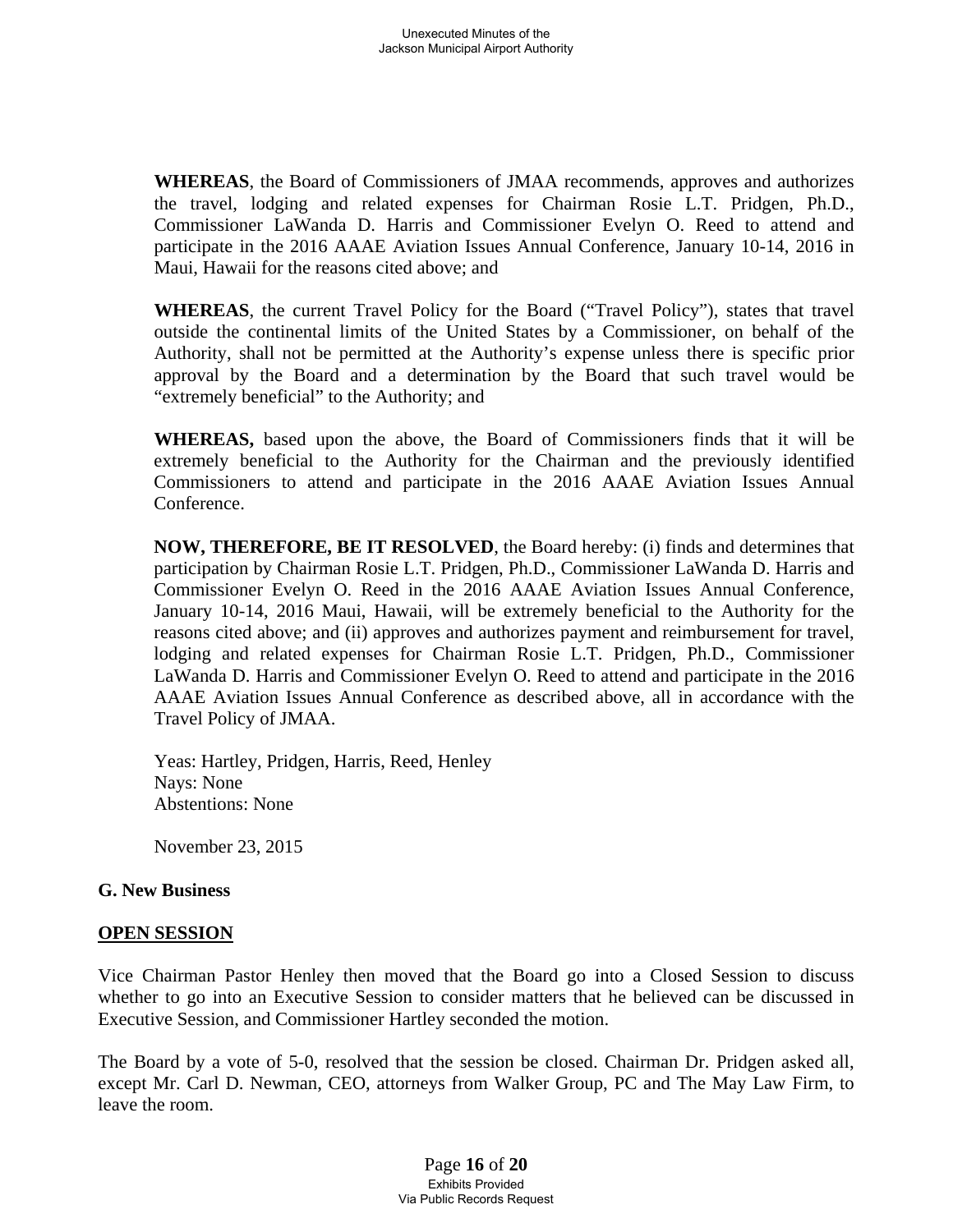All present with the exceptions noted were directed to vacate the room; this was done.

The Board went into Closed Session at 4:43 p.m.

## **CLOSED SESSION**

Vice Chairman Pastor Henley then moved that the Board enter into Executive Session to discuss JMAA personnel matters as to incumbent employees and employment offers to potential employees. Commissioner Hartley seconded the motion to enter Executive Session, and the Commissioners voted 5-0 to enter Executive Session for the stated purposes.

The Closed Session ended at 4:49 p.m.

### **OPEN SESSION**

Chairman Dr. Pridgen then invited all persons outside the room to re-enter, some did.

Chairman Dr. Pridgen then stated in open session that the Board, during Closed Session, voted to enter into Executive Session to consider personnel matters as to incumbent employees and employment offers to potential employees.

Chairman Dr. Pridgen asked all present, with the exception of Mr. Carl D. Newman, CEO, attorneys from Walker Group, PC and The May Law Firm, to leave the room.

The Board disconnected the phone call with Commissioner Reed, who attended the November 23, 2015 Board Meeting telephonically, at 4:50 p.m., before entering Executive Session.

The Board went into Executive Session at 4:51 p.m.

### **EXECUTIVE SESSION**

During the Executive Session, the Board discussed JMAA personnel matters, after which the Board resolved the following:

 *1. Authorization to Offer Employment to a Potential Chief Financial Officer Employee and Offer a Compensation Package.* 

### **RESOLUTION CY-2015-183**

# **RESOLUTION AUTHORIZING JMAA'S CEO TO OFFER EMPLOYMENT TO A POTENTIAL CHIEF FINANCIAL OFFICER EMPLOYEE AND A SPECIFIED COMPENSATION PACKAGE**

Upon motion by Vice Chairman Pastor Henley, seconded by Commissioner Hartley, the following **RESOLUTION** was made and unanimously approved (4-0-0) by all

Page **17** of **20**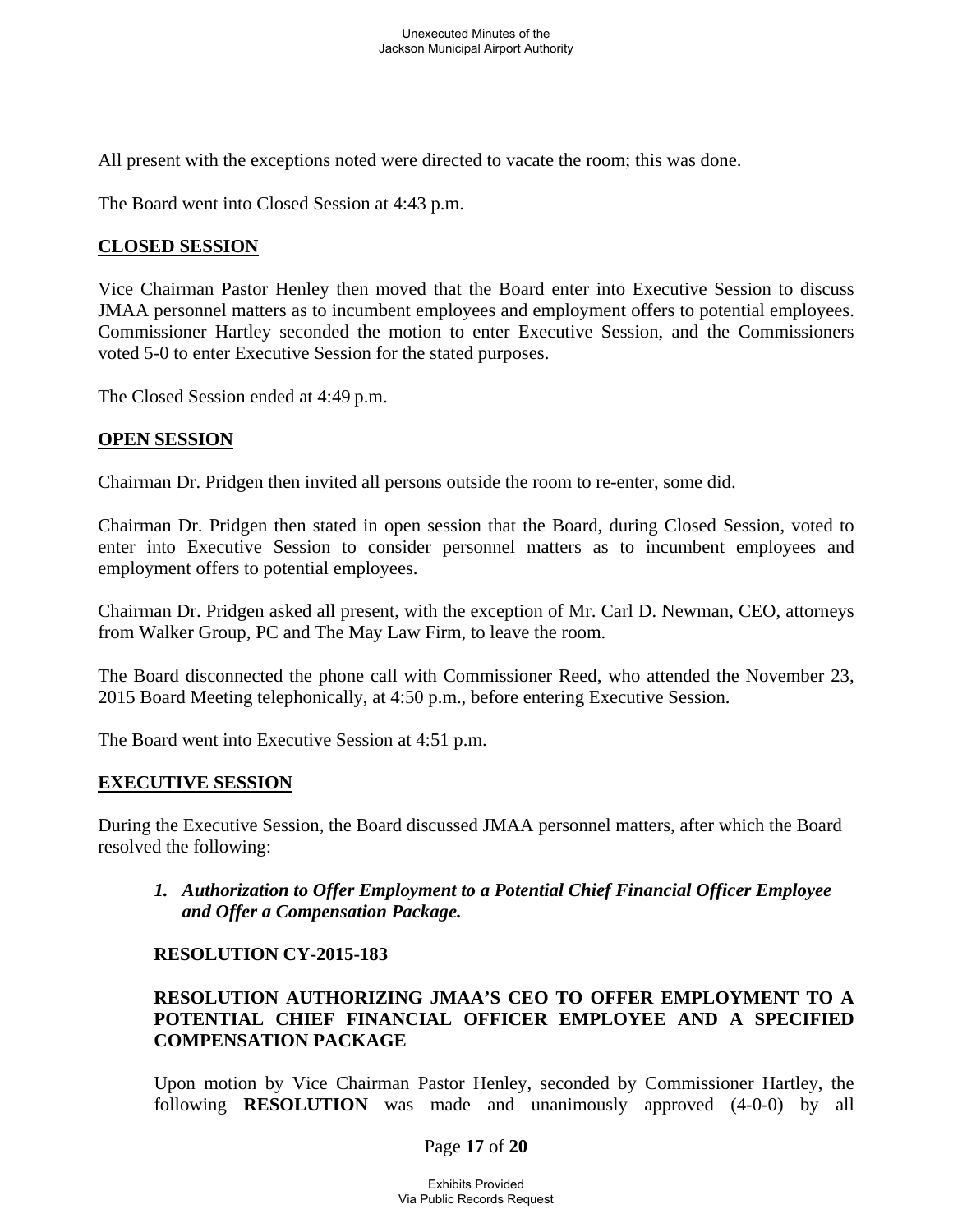Commissioners participating in Executive Session.

**WHEREAS,** the Board has considered the request of JMAA's CEO to offer the position of Chief Financial Officer to a specified potential employee. Further, the offer of the position shall become effective upon the specified potential employee's acceptance of the offer on 11- 23-15 or on a date thereafter.

**IT IS THEREFORE, RESOLVED** that JMAA's CEO is authorized to offer the position of Chief Financial Officer to a specified potential employee. The offer of the position shall become effective upon the specified potential employee's acceptance of the offer on 11-23- 15 or on a date thereafter.

 Yeas: Hartley, Pridgen, Harris, Henley Nays: None Abstentions: None

November 23, 2015

 *2. Authorization to Offer Employment to a Potential Director of Business Marketing and Communications Employee and Offer a Compensation Package.* 

## **RESOLUTION CY-2015-184**

# **RESOLUTION AUTHORIZING JMAA'S CEO TO OFFER EMPLOYMENT TO A POTENTIAL DIRECTOR OF BUSINESS MARKETING AND COMMUNICATIONS EMPLOYEE AND A SPECIFIED COMPENSATION PACKAGE**

Upon motion by Commissioner Hartley, seconded by Vice Chairman Pastor Henley, the following **RESOLUTION** was made and unanimously approved (4-0-0) by all Commissioners participating in Executive Session.

**WHEREAS,** the Board has considered the request of JMAA's CEO to offer the position of Director of Business Marketing and Communications to a specified potential employee. The offer of the position shall become effective upon the specified potential employee's acceptance of the offer on 11-23-15 or on a date thereafter.

**IT IS THEREFORE, RESOLVED** that JMAA's CEO is authorized to offer the position of Director of Business Marketing and Communications to a specified potential employee. The offer of the position shall become effective upon the specified potential employee's acceptance of the offer on 11-23-15 or on a date thereafter.

 Yeas: Hartley, Pridgen, Harris, Henley Nays: None Abstentions: None

November 23, 2015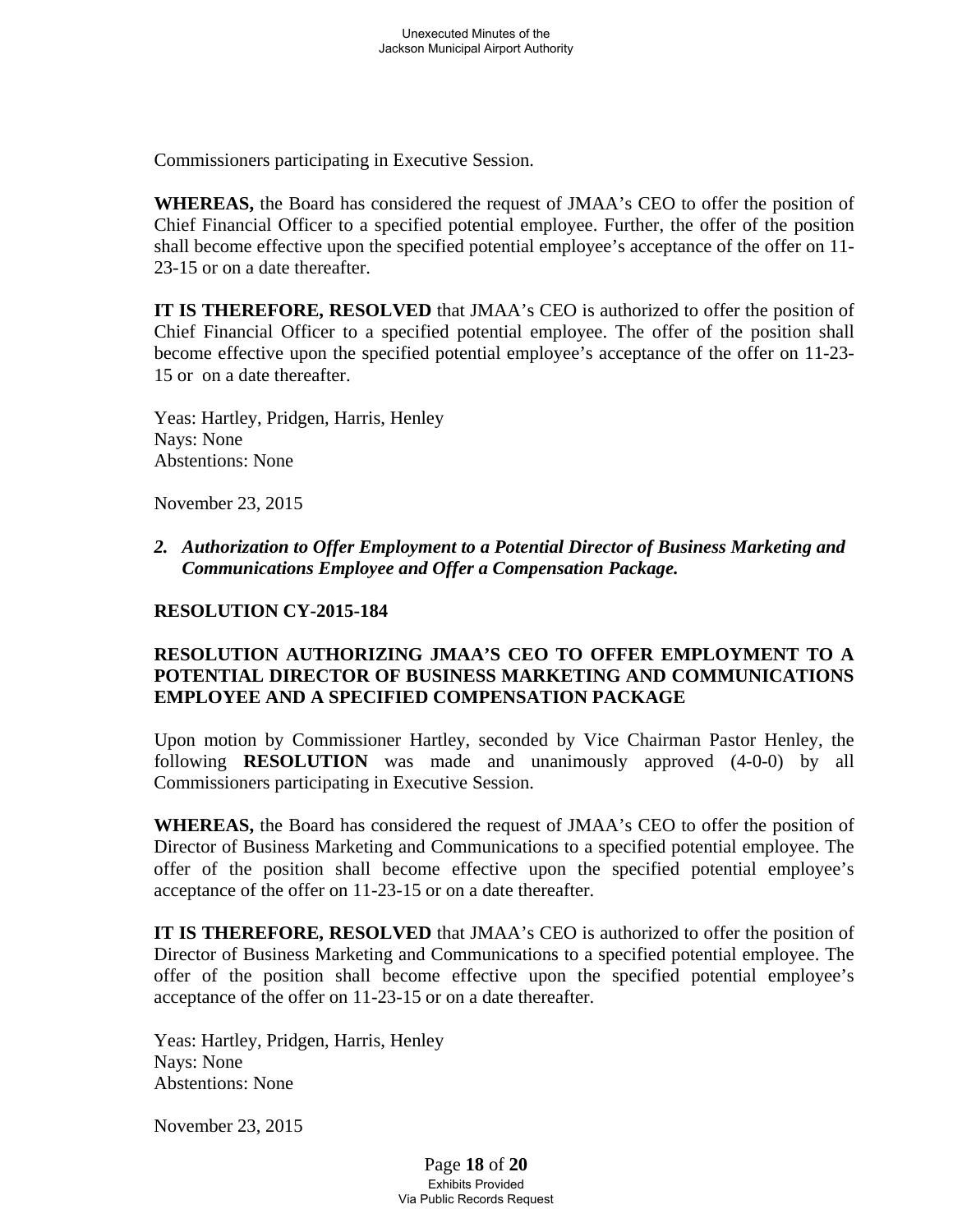Vice Chairman Pastor Henley moved to close the Executive Session, Commissioner Hartley seconded the motion, and the Commissioners participating in Executive Session voted 4-0 to end the Executive Session.

The Executive Session ended at 5:01 p.m.

Chairman Dr. Pridgen then invited all persons outside the room to re-enter; some did, and Chairman Dr. Pridgen announced that the meeting was once again open.

#### **OPEN SESSION**

 All persons outside the room were invited to rejoin the meeting in open session; some persons present outside the room re-entered.

Commissioner Reed was reconnected at 5:02 p.m. and attended the remainder of the meeting telephonically.

Open Session reconvened at 5:02 p.m.

Chairman Dr. Pridgen announced that the meeting was once again open. Chairman Dr. Pridgen then announced that during Executive Session the Board considered two motions to offer employment and compensation packages as to management level positions and each participating Commissioner voted in favor. Chairman Dr. Pridgen further announced that Commissioner Reed did not participate in the Executive Session.

Chairman Dr. Pridgen then announced the dates of the December 2015 Work Session, which will occurr on December 17, 2015 and the December 2015 Regular Board Meeting, which will occurr on December 21, 2015.

### **VII. ADJOURNMENT**

Thereafter, it was moved by Commissioner Harris, seconded by Commissioner Hartley, and unanimously resolved that the meeting of the Board be ADJOURNED at 5:04 p.m.

 $\overline{\phantom{a}}$  , which is a set of the set of the set of the set of the set of the set of the set of the set of the set of the set of the set of the set of the set of the set of the set of the set of the set of the set of th

Respectfully submitted,

Rosie L.T. Pridgen, Ph. D., Chairman

Pastor James L. Henley, Jr., Vice Chairman

Page **19** of **20**

 $\overline{\phantom{a}}$  , which is a set of the set of the set of the set of the set of the set of the set of the set of the set of the set of the set of the set of the set of the set of the set of the set of the set of the set of th

Exhibits Provided Via Public Records Request